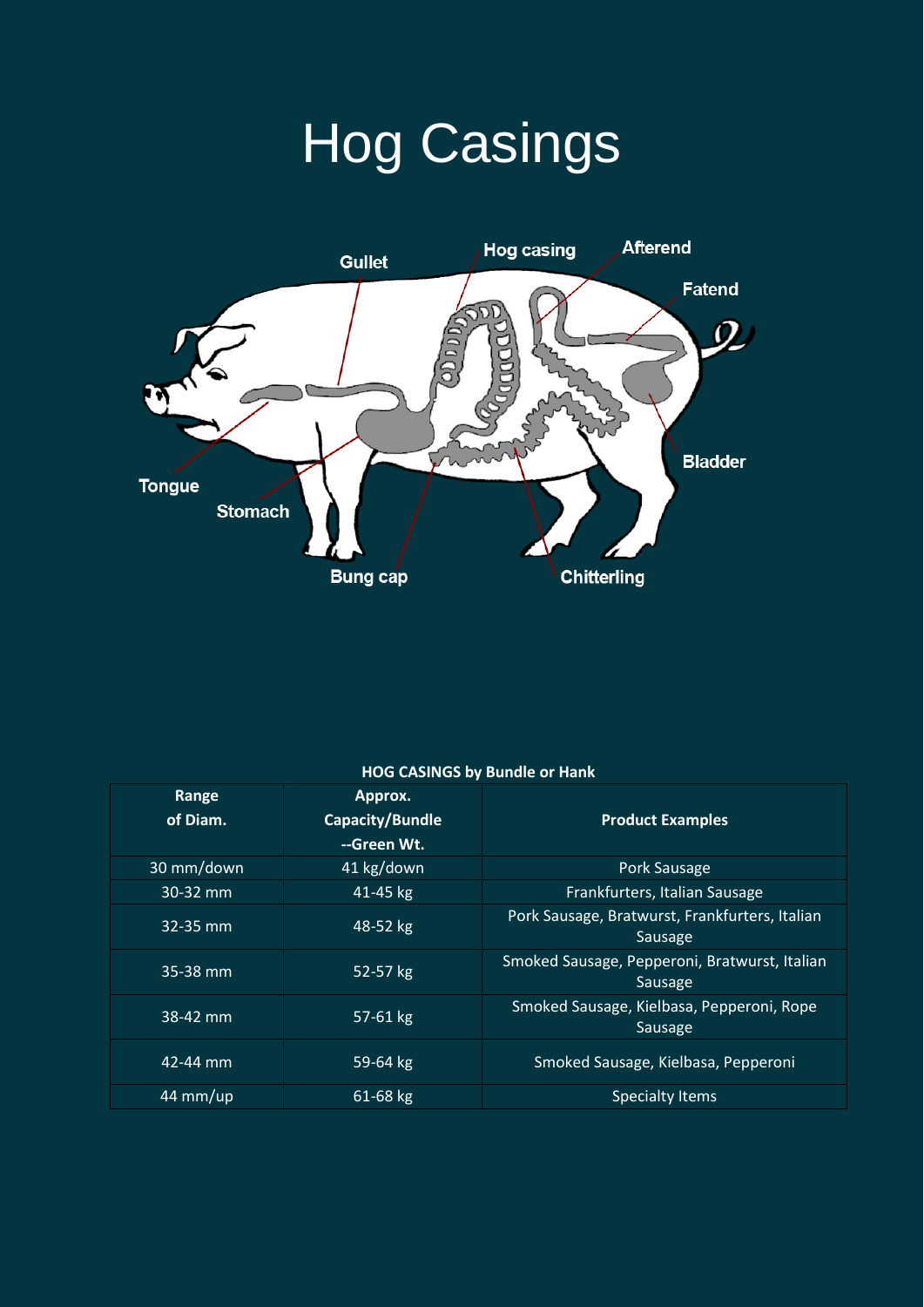| <b>HOG MIDDLES / CHITTERLINGS</b> |                           |  |  |
|-----------------------------------|---------------------------|--|--|
| <b>Sizes</b>                      | <b>Product Examples</b>   |  |  |
| Wide                              | Cooked Braunschweiger     |  |  |
| Medium                            | Liver Sausage, Dry Salami |  |  |
| <b>Narrow</b>                     | Italian Salami (Frisses)  |  |  |

| <b>Regular Hog Bungs or Fat Ends</b> |                  |                          |                         |  |
|--------------------------------------|------------------|--------------------------|-------------------------|--|
| Caliber/Size/Grade                   | Length cm        | <b>Stuffing Capacity</b> | <b>Product Examples</b> |  |
| 50-55mm                              | 50cm             | 600-700g                 | Braunschweiger          |  |
| 55-60mm                              | 50cm             | 800-900g                 | Braunschweiger          |  |
| 60-65mm                              | 50cm             | 1000-1100g               | Braunschweiger          |  |
| 65-70mm                              | 55 <sub>cm</sub> | 1200-1300g               | Braunschweiger          |  |
| 70-80mm                              | 60cm             | 1500-1800g               | Braunschweiger          |  |
| Light Sow --                         | 60cm             | 1800-2200g               | Liver Sausage           |  |
| 75mm                                 |                  |                          |                         |  |
| Normal Sow --                        | 60cm             | 2000-2500g               | Liver Sausage           |  |
| 80 <sub>mm</sub>                     |                  |                          |                         |  |
| Heavy Sow --                         | 60cm             | 2500-3000g               | Liver Sausage           |  |
| 90mm                                 |                  |                          |                         |  |

| Hog Middles / Chitterlings are also available graded |                           |  |  |
|------------------------------------------------------|---------------------------|--|--|
| <b>Sizes</b>                                         | <b>Product Examples</b>   |  |  |
| $45 - 50$                                            | Italian Salami (Frisses)  |  |  |
| $50 - 55$                                            | Liver Sausage, Dry Salami |  |  |
| $55 - 60$                                            | Liver Sausage, Dry Salami |  |  |
| $60 - 65$                                            | Cooked Brauschweiger      |  |  |
| $65 - 70$                                            | Cooked Brauschweiger      |  |  |
| $70+$                                                | Cooked Brauschweiger      |  |  |